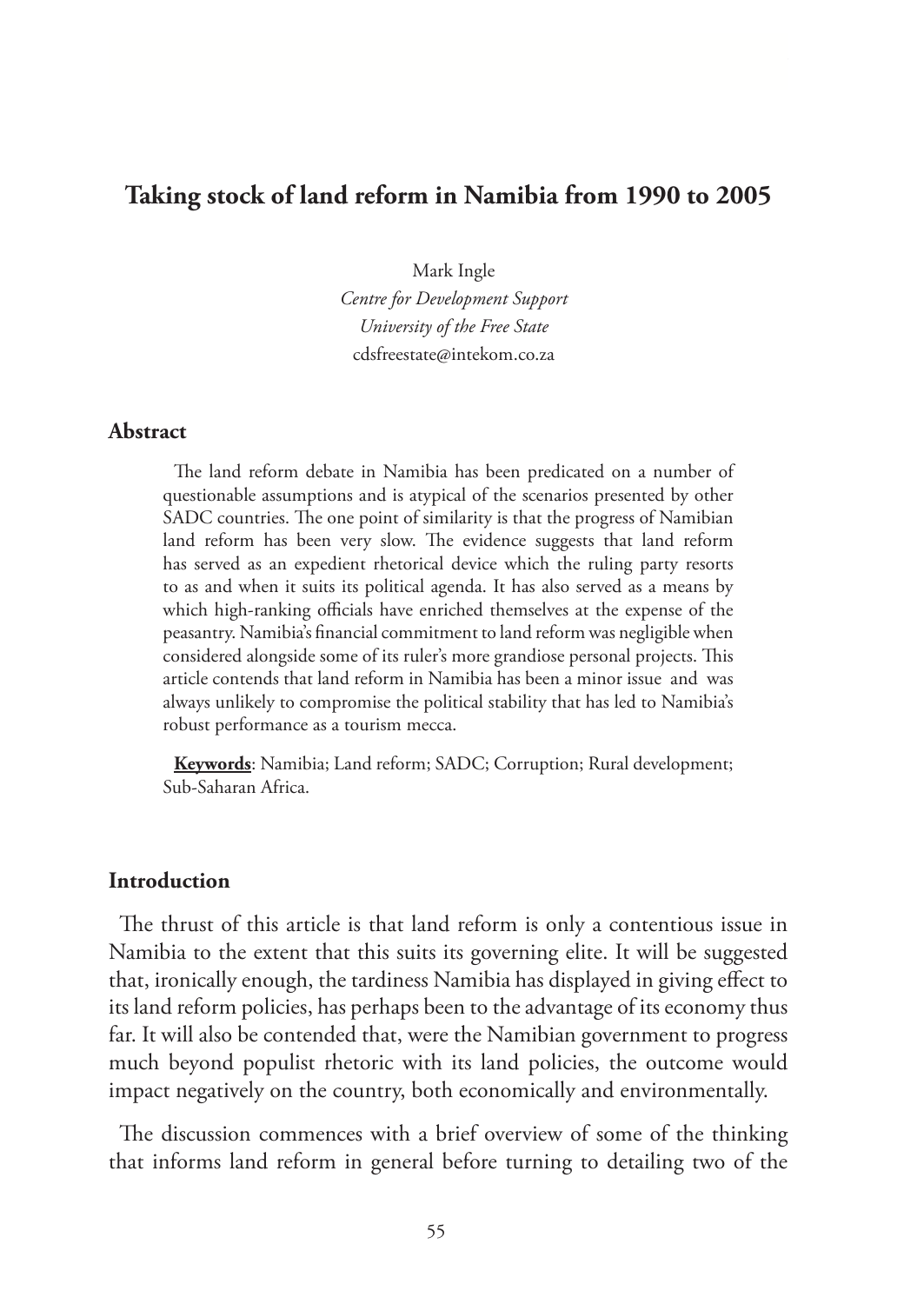main divides around which land reform in Namibia has revolved. This is supplemented by some counter-intuitive data about rural livelihoods in Namibia, and the sustainability of the communal agricultural sector is brought into question. Thereafter, some of the more salient issues and concepts that inform the Namibian land debate are discussed. This includes the legislative environment and Namibia's indifferent track record regarding land reform during the first 15 years of independence. It is maintained that the economic fall-out from this mismanagement has fortunately been contained by the limited degree to which land reform has been implemented. It is intimated that Namibia should stop worrying about who owns the land, and start worrying about what is being done to it.

The paper concludes on a more positive note, however, in that Namibian land reform's track record is found to present a misleadingly negative reflection of a society which is actually brimful of economic promise, if the land question is brought into proper perspective.

# **General approaches to land reform**

According to Foltz land reform can be understood as:<sup>1</sup>

The process of re-allocating property rights to land within a country. Generally [these] programs move land from large land holders to landless people or poor farmers with relatively small plots of land. The rationale for land reform is that by transferring land to the poor one can make a greater impact on their well-being than other types of poverty reduction projects.

It is doubtful, however, whether the rationale advanced by Foltz tells the whole story in southern Africa. Sibanda<sup>2</sup> characterizes what Foltz describes as "land tenure reform" thereby perhaps suggesting that the notion of property rights does not quite capture the full moral 'flavour' of land reform. Indeed KwaZulu-Natal's erstwhile Regional Land Claims Commissioner<sup>3</sup> seemed to imply that property rights are somehow an impediment to the attainment of the "human" right to property. She characterized land as a "birthright" and as "one of the few 1ST GENERATIONS OF HUMAN RIGHTS" [sic *–* caps in

<sup>1</sup> JD Foltz, "Land management and property rights", UNESCO, *Public policy in food and agriculture* (Oxford, EOLSS Publishers, 2005), p. 1.

<sup>2</sup> SMD Sibanda, "Comments on 'Land reform, income inequality and poverty alleviation" by Dr Wolfgang Werner and lessons to be learned from other African countries' land reform processes" (Windhoek, Research Department of the Bank of Namibia, 2003).

<sup>3</sup> TA Shange, "Land reform in South Africa", *Advertorial Progress, 5*, 2005, pp. 12-13.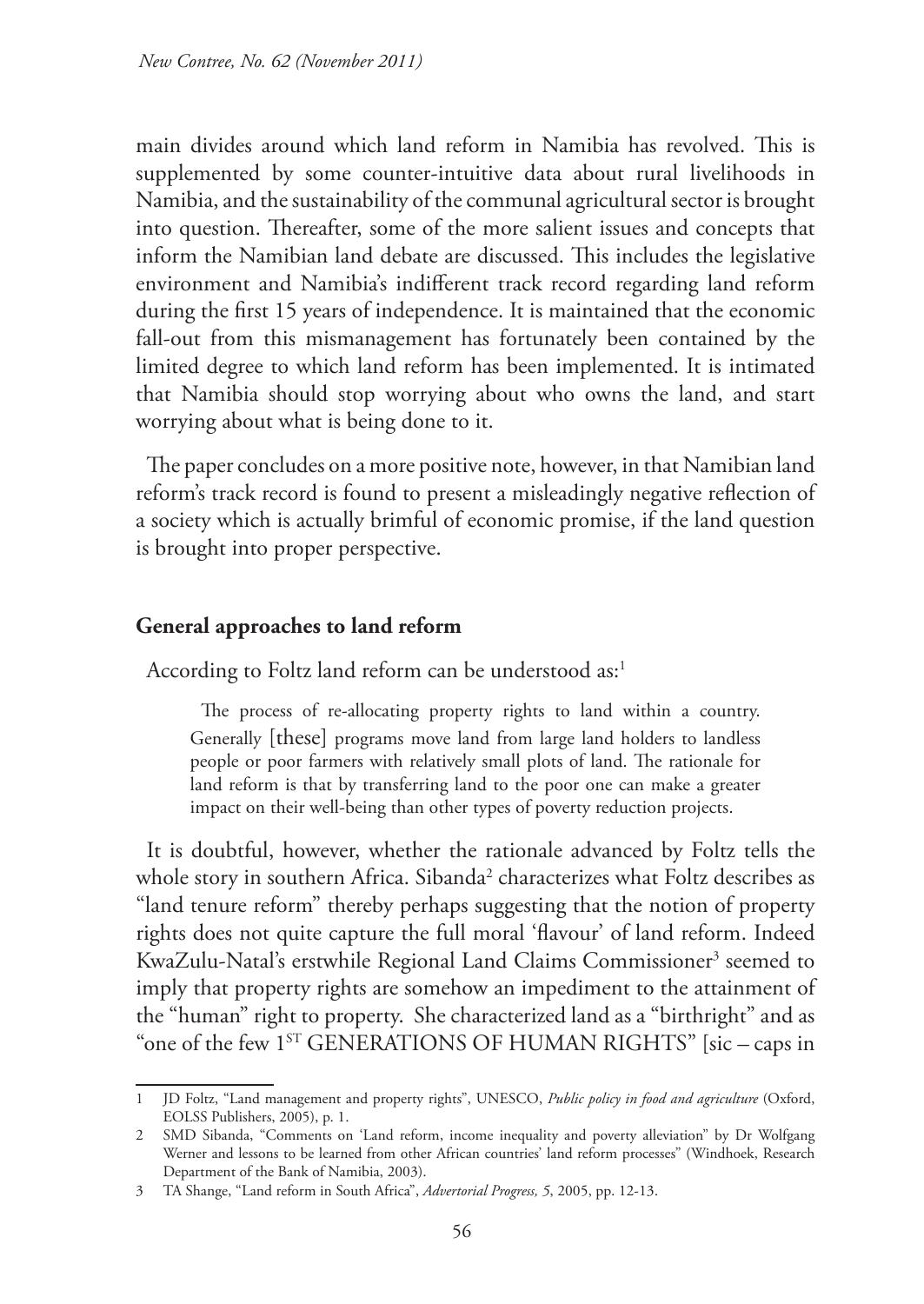original]. This is of course mistaken. Even the South African Human Rights Commission<sup>4</sup>, which frequently fudges the distinction between the right to something, and the right of access to it, at least acknowledges that land is a socio-economic, and therefore a 'second-generation', right.

The foregoing might seem like hair-splitting but the application of socalled "social welfare rights", when used as a justification for the interests of the group overriding individuals' natural rights, is an ever-present danger unfortunately all too often ill-appreciated by rights enthusiasts.5 Motala and Ramaphosa6 provide a discussion which is illuminating in this regard when, in the context of rights, they speak of individuals having to make sacrifices in the cause of the "common good".7 These differences of interpretation have critical implications and serve to illustrate what a minefield land reform can become, most especially in the hands of populists. Whatever the case, social engineering is not an activity without consequences, and wilfully propagating the notion that land (as opposed, arguably, to access to land) is a 'birthright', is a dangerous misrepresentation.

Land reform in southern Africa is generally perceived as compensating for some past wrongdoing and is pre-eminently "about race".8 It is a pity the discourse has not progressed much beyond this stage because land reform, as practised by governments in southern Africa, is itself in some need of reform as will be illustrated with reference to Namibia. Advocates for land reform cite its potential for "improved income growth… equity… and security" by which is meant "political stabilization".9 There are many ways in which they hope to achieve this, usually involving a combination of restoration or restitution, expropriation, redistribution, financial incentives, land invasion and/or straightforward legislative tenure reform.<sup>10</sup> The rapidity with which

Republic of South Africa, *The right to land*, 5<sup>th</sup> Economic and social rights report series 2002/2003 (Johannesburg, South African Human Rights Commission, 2004).

<sup>5</sup> Anon., "No more mister nice guy," *New Humanist,* September/October 2005, pp. 18-21, 31 for a related discussion of group rights trumping individual rights.

<sup>6</sup> Z Motala & C Ramaphosa, *Constitutional law: Analysis and cases* (Cape Town, Oxford University Press, 2002), pp. 389-413.

<sup>7</sup> Z Motala & C Ramaphosa, *Constitutional law…*, p. 409.

<sup>8</sup> R Sherbourne, "Rethinking land reform in Namibia: Any room for economics?" *Opinion,* 13 (Windhoek, Institute for Public Policy Research, 2004), p. 1.

<sup>9</sup> G Norton & J Alwang, *Introduction to economics of agricultural development* (New York, McGraw-Hill, 1993), pp. 198-199.

<sup>10</sup> R Christiansen, "Overview of land reform issues", J van Zyl, J Kirsten & H Binswanger (Eds.), *Agricultural land reform in South Africa* (Cape Town, Oxford University Press, 1996); Republic of South Africa, *The right to land*, pp. 8-35.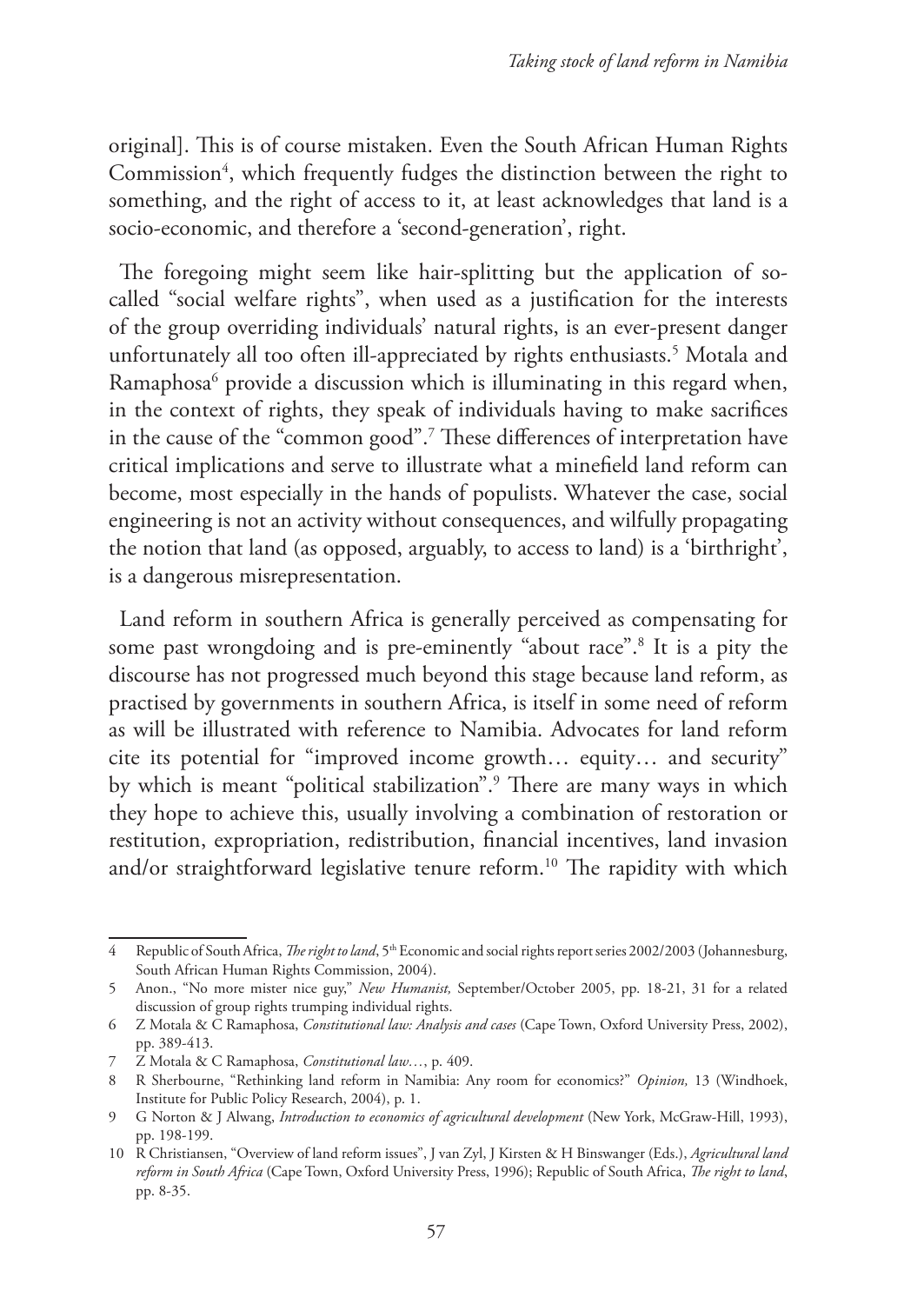reforms are given effect to is also a factor that calls for sound judgement.<sup>11</sup>

Thomas<sup>12</sup> cautions that "insufficient distinction is made between land reform as a *goal* and as an *instrument*." In other words, is land reform a means to an end (poverty alleviation for example), or is it to be an end in itself ('equity')? In the latter instance it has a tendency to degenerate into a fairly meaningless statistical exercise (a 'hectares fetish') that is purely concerned with racial window-dressing and political point-scoring. Ideally, from most African governments' standpoints at any rate, land reform should probably be employed as both a means and an end but productivity and wealth creation often seem to get sacrificed on the altar of political expediency – as in the case of Namibia13 as will be dealt with presently.

The literature is unanimous that some form of land reform is essential in Namibia and in the rest of southern Africa.14 Differences are therefore confined to how it should be carried out. It must be objected, however, that it is not self-evident that the State should have anything to do with how land is distributed beyond lifting artificial restrictions on people's acquiring it, and then leaving its distribution to the workings of the free market. As von Hayek maintained: 15

markets are 'blind', producing effects that no one can predict, and that is part of their point, part of their contribution to freedom.

The problem is perhaps that the land reform literature seems to embody a self-selecting bias which, *a priori*, rules out of order any challenge to the desirability of 'land reform' per se. It is as though this debate had already been settled to the satisfaction of all concerned. But to many "outsiders", if any government is superior to the market in equitably and efficiently allocating land, it has yet to reveal itself. One of the legacies of the colonialists in southern Africa was "a law system defining and regulating property rights

<sup>11</sup> H Binswanger & K Deininger, "South African land policy: The legacy of history and current options", J van Zyl, J Kirsten & H Binswanger (Eds.), *Agricultural land reform in South Africa* (Cape Town, Oxford University Press, 1996); R Christiansen, "Overview of land reform…", J van Zyl et. al, *Agricultural land reform…,* p. 367*.*

<sup>12</sup> WH Thomas, *Economic development in Namibia: Towards acceptable development strategies for independent Namibia* (Munich, Kaiser Verlag, 1978), p. 101.

<sup>13</sup> South African Regional Poverty Network (SARPN), "Seeking ways out of the impasse on land reform in Southern Africa: Notes from an informal 'think tank' meeting", 2003 (available at http://www.sarpn.org/ documents/d0000287, as accessed on 8 September 2011), pp. 20-21.

<sup>14</sup> WH Thomas, *Economic development in Namibia…,* pp. 101-106; L Dobell, *Swapo's struggle for Namibia, 1960- 1991: War by other means* (Basle, P Schlettwein Publishing, 2000), pp. 122-126; W Werner, "Land reform and poverty alleviation: Experiences from Namibia" (Windhoek, Namibian Economic Policy Research Unit, 2001); South African Regional Poverty Network (SARPN), "Seeking ways out of the impasse…".

<sup>15</sup> P Watson, *A terrible beauty: The people and ideas that shaped the modern mind* (London, Phoenix, 2000), p. 379.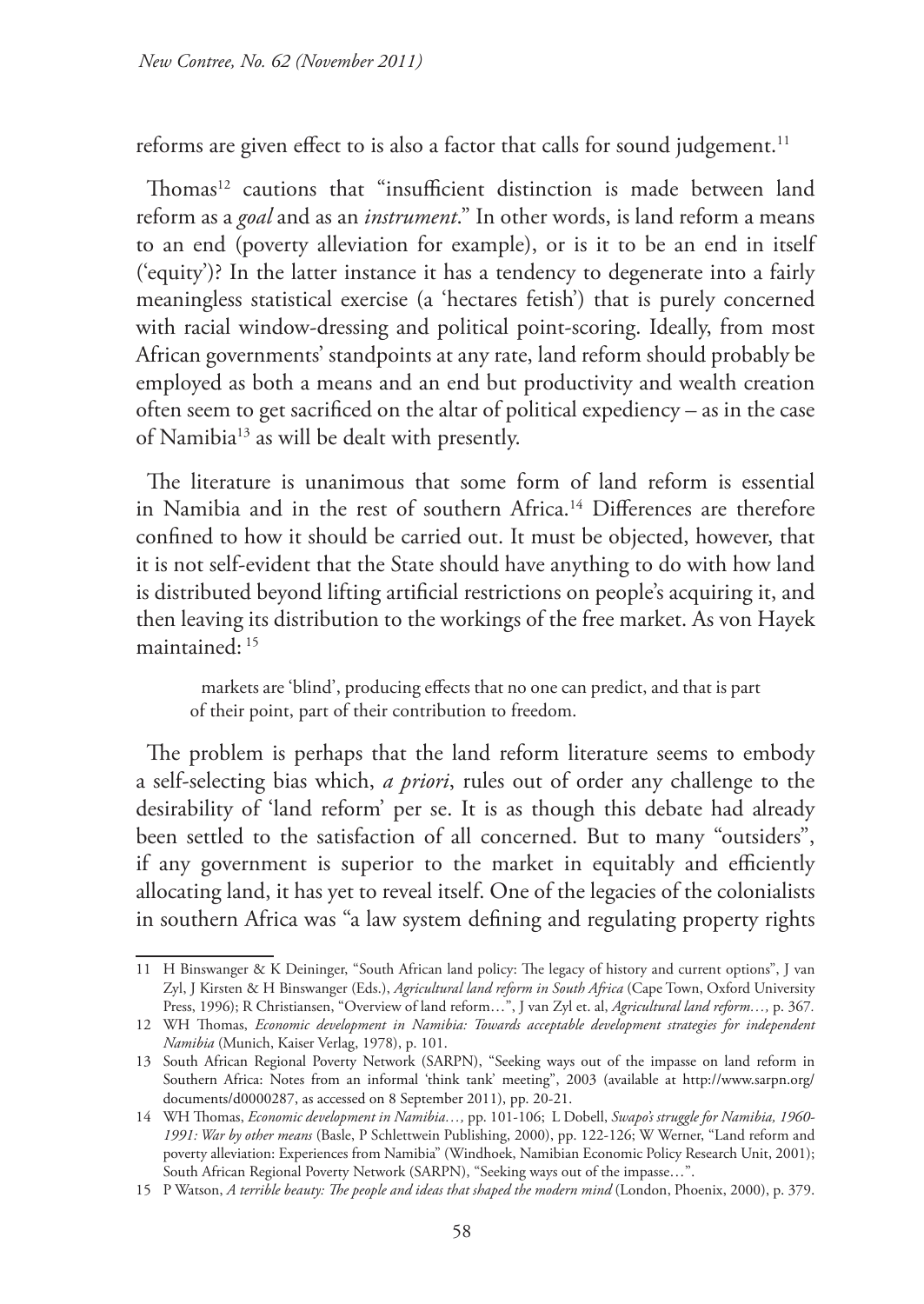and ownership of land by individual title deeds".16 It is not clear that anything more than this is needed, other than to remove ideologically imposed obstacles to the spirit of the law being realised. This law system supplies the cornerstone for what prosperity there is in southern Africa, and where land reform has the effect of negating this institutional good it does so at its peril, as the example of Zimbabwe well attests to.17

### **Namibian background demographics and details**

Namibia is bifurcated in at least two senses that it is essential to appreciate. Firstly the Owambo ethnic group accounts for fully half the population, with the balance being moderately evenly split between the remaining 10 ethnic groups.18 Although the Owambo are overwhelmingly concentrated in four new regions that were previously designated as making up Owamboland (namely Omusati, Oshana, Ohangwena and Oshikoto), there has been a dramatic increase in urbanization to towns such as Ondangwa, Rundu, Katima Mulilo and Windhoek (see Figure 1 below).<sup>19</sup> Life expectancies are "much lower in northern Namibia than in the south" and, due probably to HIV/AIDS, overall life expectancy plummeted from 61 years at independence in 1990 to a mere 43 years, 10 years later in 2000.<sup>20</sup> The ramifications of this precipitous drop in life expectancy for land reform in the Namibian context have, as far as is known, yet to be explored unless it be from the more general perspective of the impact of HIV/AIDS on rural livelihoods.<sup>21</sup>

<sup>16</sup> H Melber, "Contested territory: Land in Southern Africa, the case of Namibia", *Namibia Scientific Society Journal*, 50, 2002, p. 78.

<sup>17</sup> T Hawkins, "The Zimbabwean crisis: Economic implications for the Southern African Development Community", MC Lee & K Colvard (eds.), *Unfinished business: The land crisis in Southern Africa* (Pretoria, AISA, 2003), pp. 383-409.

<sup>18</sup> JS Malan, *Peoples of Namibia* (Wingate Park, Rhino Publishers, 1995), p. 4.

<sup>19</sup> J Mendelsohn, A Jarvis, C Roberts & T Robertson, *Atlas of Namibia: A portrait of the land and its people* **(**Cape Town, David Philip, 2002), p. 163.

<sup>20</sup> J Mendelsohn, A Jarvis, C Roberts & T Robertson, *Atlas of Namibia…,* p. 169.

<sup>21</sup> United Nations Development Programme (UNDP), *Namibia: Human development report 2000/2001*  (Windhoek, UNDP, 2001); S Drimie, "The impact of HIV/AIDS on rural households and land issues in southern and eastern Africa", August 2002, (available at ftp://ftp.fao.org/docrep/nonfao/ad696e/ad696e00.pdf, as accessed on 7 November 2011); I Engh, L Stloukal & J du Guerny, "HIV/AIDS in Namibia: The impact on the livestock sector", February 2000, (available at http://www.fao.org/sd/WPdirect/WPan0046.htm, as accessed on 7 November 2011).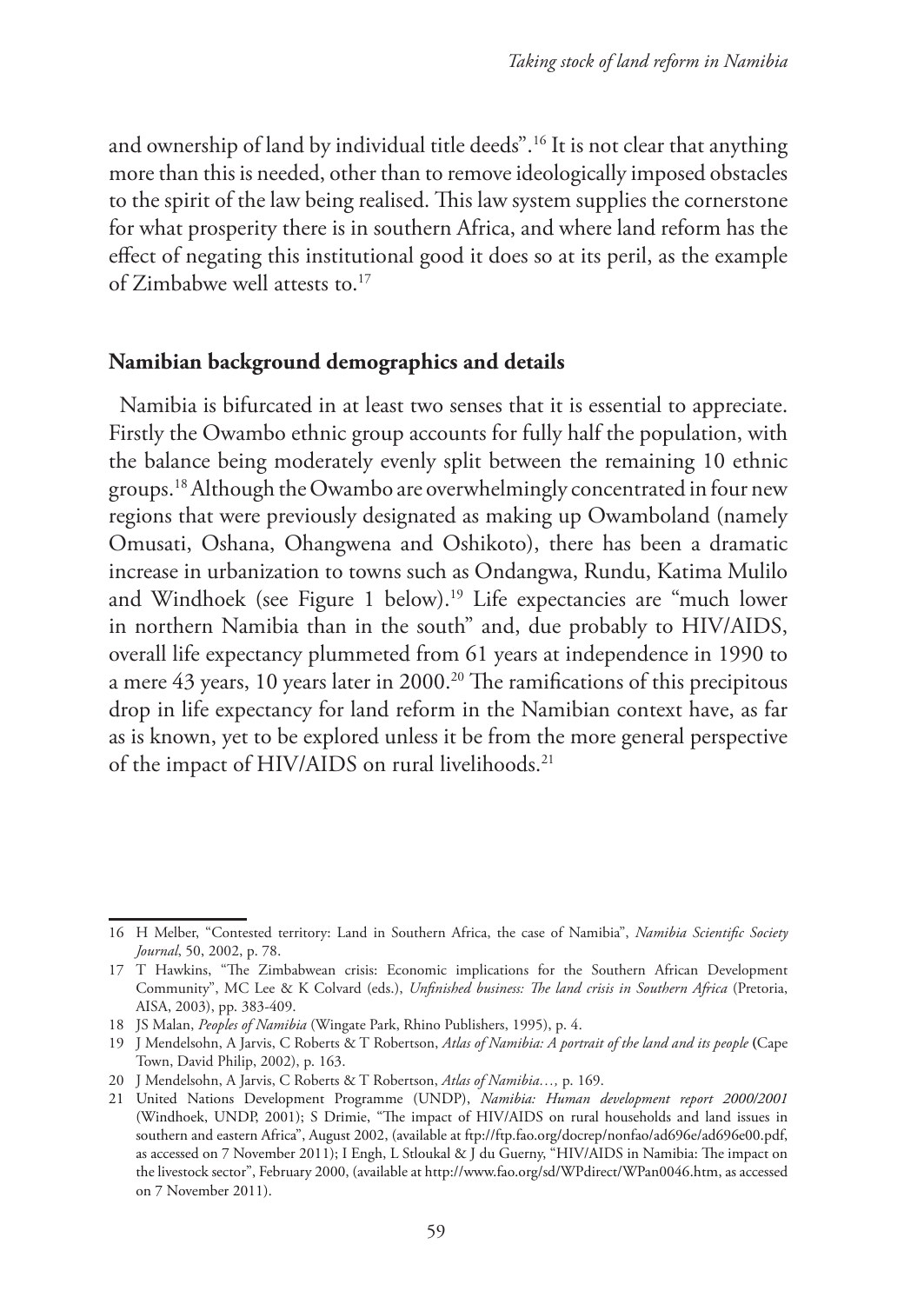

Image 1: Namibia administrative regions 2003

Source: http://www.namibiansafari.com/namtravelMAP1.htm

The second bifurcation is the split between commercial farmland and the communal areas. This is invariably referred to as being "highly skewed"<sup>22</sup> although this seems to be an over-statement. At independence in 1990 "44% of the total land area or 52% of agricultural land" was held under (largely white) freehold title while "41% of total land area or 48% of total agricultural land" was given over to the communal areas owned by the state and administered by traditional leaders.<sup>23</sup> According to Werner:<sup>24</sup>

About 230 000 people derive some kind of livelihood from commercial farms… [and] close to one million people make a living on communal land, predominantly as subsistence farmers…[although] land and agriculture are not particularly important in terms of contribution to GDP (ca. 10-15%)… in terms of providing employment and/or income through small-scale agricultural production… land is central.

<sup>22</sup> W Werner, "Land reform in Namibia: The first seven years", Working Paper No. 61 (Windhoek, Namibian Economic Policy Research Unit, 1997), p. 1.

<sup>23</sup> W Werner, "The land question in Namibia...", I Diener & O Graefe (eds.), *Contemporary Namibia: The first landmarks of a post-apartheid society* (Windhoek, Gamsberg MacMillan, 2001), pp. 261-262.

<sup>24</sup> W Werner, "The land question ...", I Diener & O Graefe (Eds.), *Contemporary Namibia...*, pp. 261-262.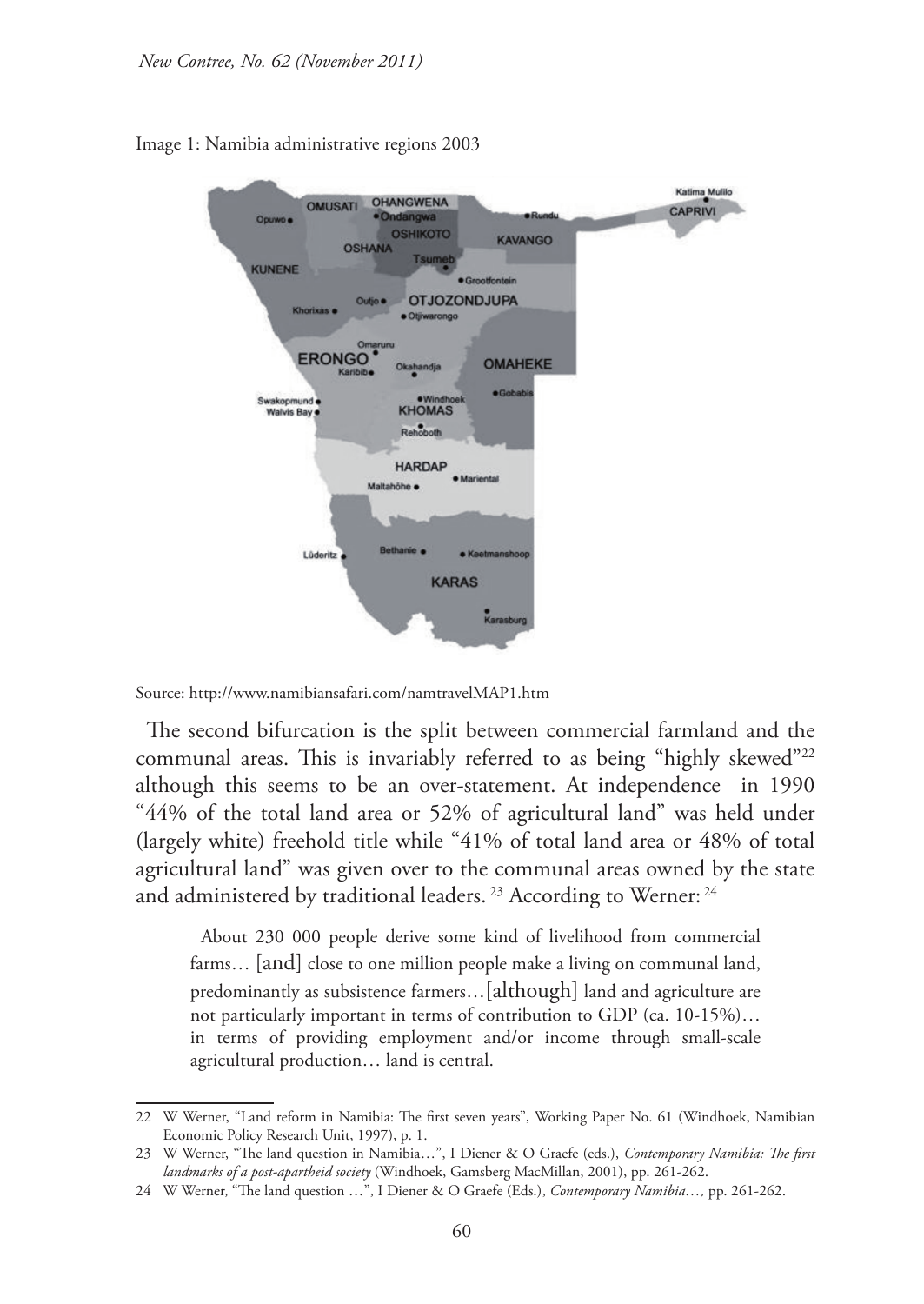The situation is complicated by the fact that Namibia's population is very unevenly spread and that "Namibia is one of the driest countries in the world".<sup>25</sup> It has an extremely fragile ecology.<sup>26</sup> Although the high potential grazing land is concentrated in the north-east communal areas<sup>27</sup> it is significant that in this region (Kavango) "the majority of homes buy much of their food using money earned from sources that have nothing to do with farming" and that "farming activities generate less than one fifth of all income".28 It is disturbing that although standards of living are rising in monetary terms, surplus income is being 'banked' in larger herds. By 2000 cattle numbers had almost doubled, and goats increased by 40%, in communal areas since 1988.29 The same source reports that on freehold farms, by contrast, "the number of cattle and goats dropped by between 20 and 25%" during this period, and sheep by 40%, mainly due to decreasing returns from livestock farming. Especially in Owamboland the land became seriously overstocked. This was at least partially due to the very low "take-off" rate, that is to say animals slaughtered or sold outside the region. The alarm was raised about this phenomenon as far back as 1992.<sup>30</sup>

The effect of all this is to shed doubt on the degree to which farming, especially as practised communally, is sustainable in Namibia, and whether land reform policies are taking proper cognizance of this unpalatable possibility.

### **Rationale and issues for Namibian land reform**

The thrust of the following sections is that there is in fact little rationale, beyond symbolic posturing,<sup>31</sup> for land reform as it is currently conceptualized in Namibia, but that there is a compelling need for the Namibian authorities to turn their attentions from the commercial to the communal sector, and to instil in senior bureaucrats and politicians a keen appreciation of the

<sup>25</sup> W Werner, "The land question …", I Diener & O Graefe (Eds.), *Contemporary Namibia…,* p. 269.

<sup>26</sup> PJ Jacobson, JM Jacobson & MK Seely, *Ephemeral rivers and their catchments: Sustaining people and development in western Namibia* (Windhoek, Desert Research Foundation of Namibia, 1995); P Tarr (Ed.), *Namibia environment, Vol. 1* (Windhoek, Ministry of Environment and Tourism, 1996); P Barnard (Ed.), *Biological diversity in Namibia: A country study* (Windhoek, Namibian National Biodiversity Task Force, 1998).

<sup>27</sup> J Mendelsohn, A Jarvis, C Roberts & T Robertson, *Atlas of Namibia…,* p. 150.

<sup>28</sup> J Mendelsohn & S el Obeid, *Sand and water: A profile of the Kavango region* (Cape Town, Struik, 2003), p. 106.

<sup>29</sup> J Mendelsohn, A Jarvis, C Roberts & T Robertson, *Atlas of Namibia…,* p. 146.

<sup>30</sup> A Marsh & M Seely (Eds.), *Oshanas: Sustaining people, environment and development in central Owambo*  (Windhoek, Namibia, Desert Research Foundation of Namibia, 1992), pp. 26-27.

<sup>31</sup> Centre for Development and Enterprise (CDE), "Land reform in South Africa", CDE Research Report No. 14 (Johannesburg, CDE, 2005), p. 67 on "Opportunistic political mobilization".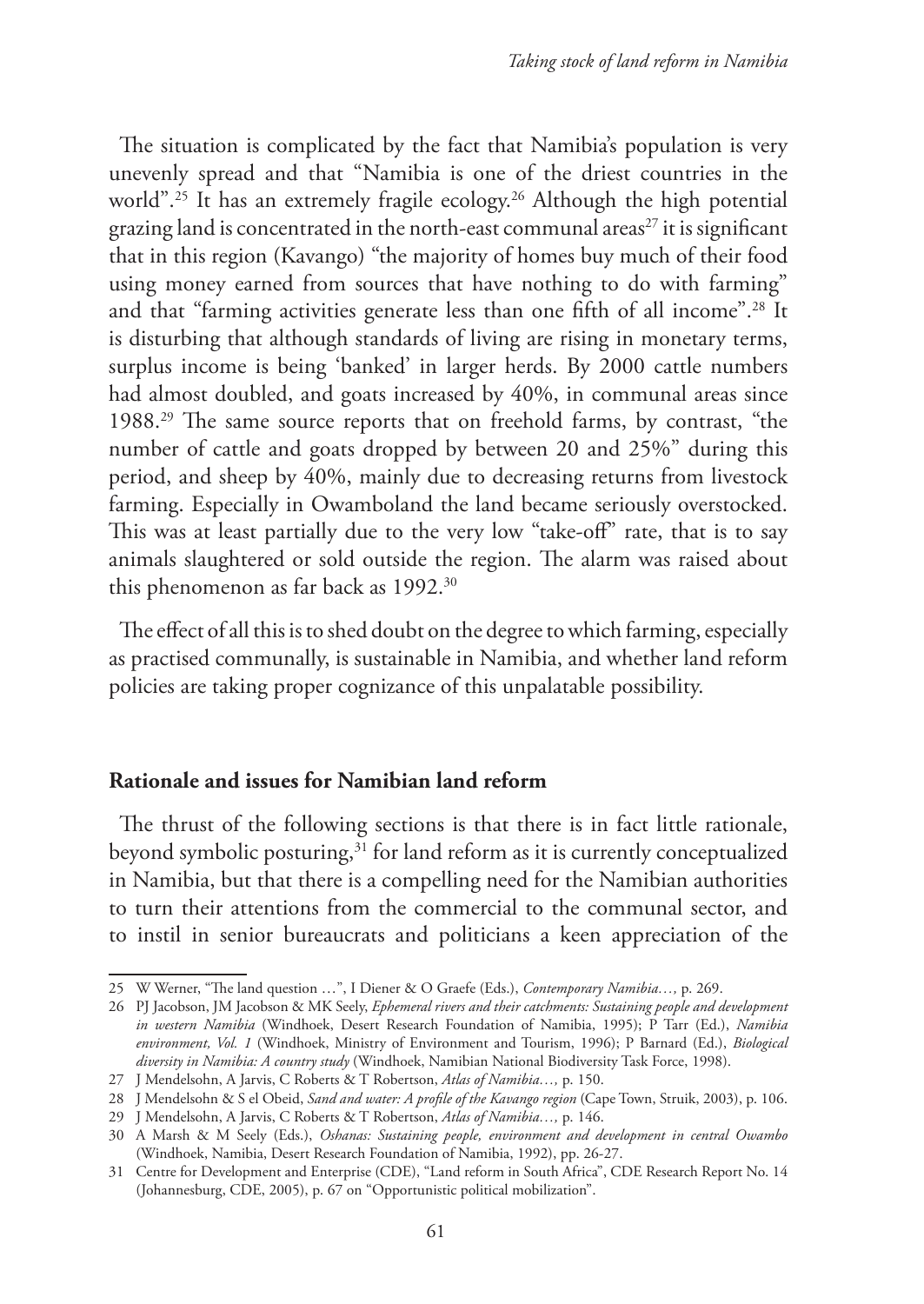distinction between public and private goods.<sup>32</sup>

### *Assumptions and misconceptions*

It is rather misleading to hold out the promise of free land to peasants, as an election ploy, and then subsequently to diagnose "land hunger"33 among those to whom this promise has not yet been made good. As Werner, who was himself Director of Lands in the Namibian Ministry of Lands, Resettlement and Rehabilitation (MLRR) from 1990 to 1995, has observed, it is not clear that "today's young people (say 15-45 years of age) want to be farmers".34 This indifference to agriculture would seem to find its echo in South Africa as well where only 9% of previously disadvantaged persons, not currently farming, apparently express any interest in doing so, even were they to be assisted.<sup>35</sup> Thus it is submitted that all-pervasive "land hunger" in Namibia is something of an untested assumption, and that one should critically examine the motives of those who resort to it as a rhetorical device.<sup>36</sup>

An ex-South West African Peoples Organisation (SWAPO) cadre's statement that: "We fought for the land. We supported SWAPO because of our land"37 would seem more properly to refer to land in the Afrikaans sense, i.e. "country", as opposed to actual agricultural land. This is because, as Werner points out, land dispossession in Namibia (unlike Kenya and Zimbabwe) involved "essentially marginal agricultural land" that affected only a small minority south of Oshivello (the so-called 'Police Zone').<sup>38</sup>

Indeed Melber goes so far as to say that land restitution is "for the majority of the population a non-issue".39 The fact is that the best agricultural land in Namibia is (or, at least, was) to be found in the relatively heavily populated north which the German imperialists never had the resources to venture

<sup>32</sup> MK Ingle, "Public policy and Batho Pele in South Africa: Time to turn over a new leaf", *Journal for New Generation Sciences,* 9(2), 2011, for a related discussion.

<sup>33</sup> L Dobell, *Swapo's struggle for Namibia…*, p. 123.

<sup>34</sup> I Diener & O Graefe (Eds.) *Contemporary Namibia: The first landmarks of a post-apartheid society* (Windhoek, Gamsberg MacMillan, 2001), p. 385; South African Regional Poverty Network (SARPN), "Seeking ways out of the impasse…", p. 7.

<sup>35</sup> Centre for Development and Enterprise (CDE), "Land reform…"; *Mail and Guardian Online*, "'Dangerous turning point' in SA land reform", August 2005 (available at http://mg.co.za/article/2005-08-05-dangerousturning-point-in-sa-land-reform, as accessed on 8 September 2011).

<sup>36</sup> L Dobell, *Swapo's struggle for Namibia…*, p. 123.

<sup>37</sup> W Werner, "The land question …", I Diener & O Graefe (Eds.), *Contemporary Namibia…,* p. 259.

<sup>38</sup> W Werner, "The land question …", I Diener & O Graefe (Eds.), *Contemporary Namibia…,* p. 260.

<sup>39</sup> H Melber, "Contested territory…", *Namibia Scientific Society Journal*, 50, 2002, p. 80.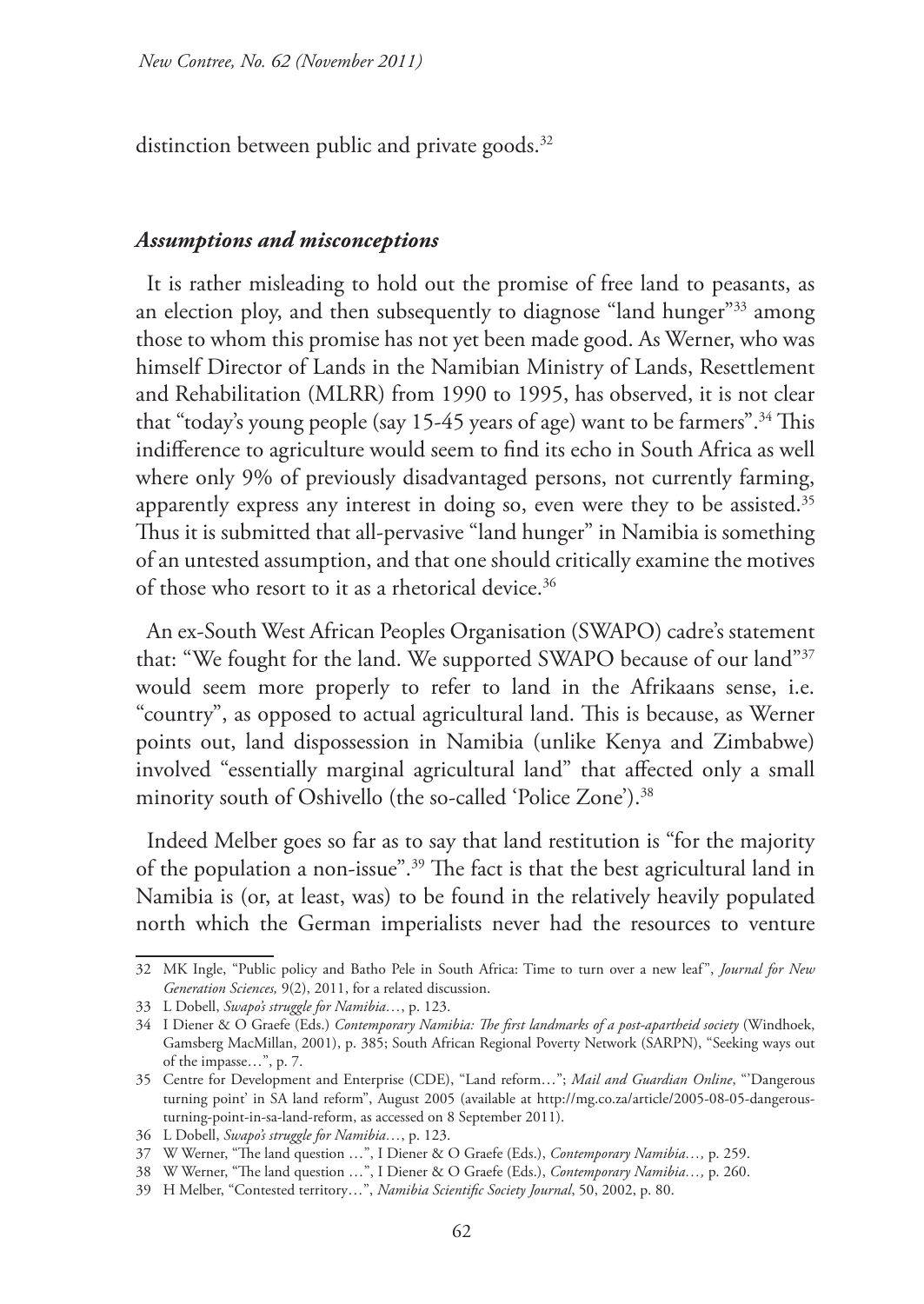into and subdue even had they wanted to.<sup>40</sup> So much perhaps for "forcing communal farmers to areas of lower agricultural potential".<sup>41</sup> While there are those who would want to insinuate that the colonialists dispossessed the pastoral nomads of the central regions of their land, the archaeological evidence shows that "the decline of nomadic pastoralism began in the  $18<sup>th</sup>$  century" and that it had all but "collapsed" by the time colonial rule arrived. The Germans found what few pastoralists remained in a state of "utter poverty", "destitution and disunity".42 Indeed, the centrally situated Rehoboth was "a kind of noman's land… until the Basters arrived there", the name "Rehoboth meaning "space", seems thus quite appropriate".<sup>43</sup>

The foregoing shows that the emotive statements about "theft" of land,<sup>44</sup> that sometimes feature in African land reform discourse, would, if applied to Namibia, constitute something of a misrepresentation. Fuller and Eiseb's<sup>45</sup> contention therefore that "there is widespread agreement that a major aim of Namibia's 100 years of colonial rule was to establish white control over the best farmland in the country" is far from being the truth, certainly insofar as unanimity amongst the scholarly community is concerned. They also forget that, following on the landmark Odendaal report,<sup>46</sup> the South African government, in short order, expropriated 250 commercial farms for purposes of consolidating the "native reserves" into homelands.<sup>47</sup>

### *Legislative framework for land reform*

Article 16 of the Namibian constitution protects property rights but nowhere in the constitution is there any mention of rights to land.<sup>48</sup> By 2005 there

<sup>40</sup> JHP Serfontein, *Namibia*? (Randburg, Fokus Suid Publishers, 1976), pp. 19-20; W Werner, "The land question …", I Diener & O Graefe (Eds.), *Contemporary Namibia…,* p. 260; J Mendelsohn, A Jarvis, C Roberts & T Robertson, *Atlas of Namibia…,* p. 152.

<sup>41</sup> D Ward, "Ecological, historical, and social perspectives on rangeland degradation in arid communal rangelands in Namibia", S Vetter (Ed.), *Rangelands at equilibrium and non-equilibrium* (Cape Town, PLAAS, 2003), p. 38.

<sup>42</sup> J Kinahan, *Pastoral nomads of the Namib desert, 2nd Edition* (Windhoek, Capital Press, 2001), pp. 7 & 126.

<sup>43</sup> RG Britz, H Lang & C Limpricht, *A concise history of the Rehoboth basters until 1990* (Windhoek, Klaus Hess Publishers, 1999), p. 12.

<sup>44</sup> Anon., "Land wars", *BBC Focus on Africa*, July-September 2005, pp. 30-36.

<sup>45</sup> B Fuller & G Eiseb, "The commercial farm market in Namibia: Evidence from the first eleven years", Research Briefing Paper No. 15 (Windhoek, Institute for Public Policy, 2002), p. 4.

<sup>46</sup> Republic of South Africa, (RSA) "Report of the commission of enquiry into South West African affairs 1962- 1963", 'Odendaal report', (Pretoria, Government Printer, 1964), pp. 109-111.

<sup>47</sup> W Werner, "Land reform in Namibia: The first seven years", Working Paper No. 61 (Windhoek, Namibian Economic Policy Research Unit, 1997), p. 13.

<sup>48</sup> Republic of Namibia, *Ten years of freedom, peace and prosperity* (Windhoek, Ministry of Information and Broadcasting, 2000).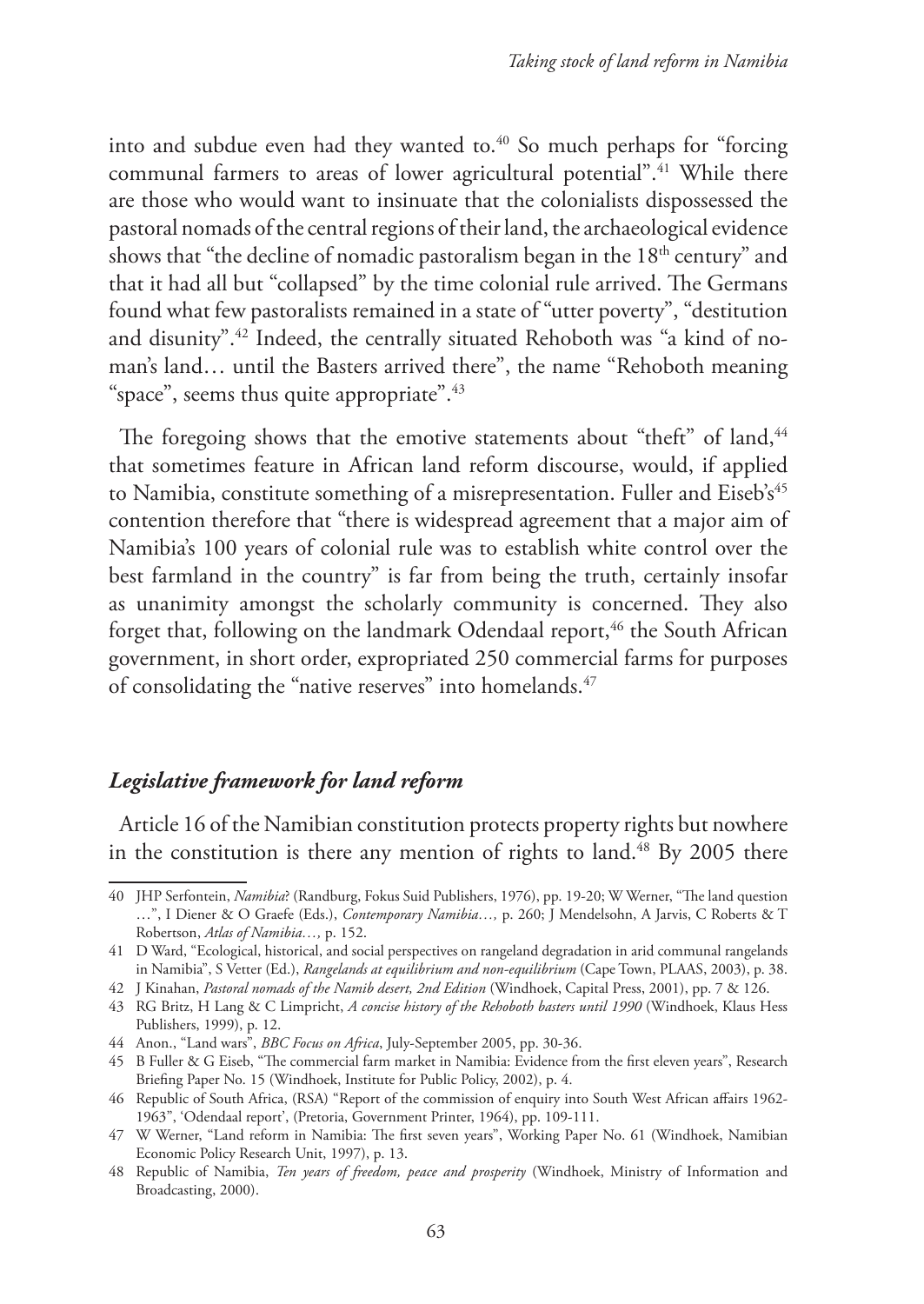were three main components to Namibia's land reform programme:

- *• Redistributive land reform* in accordance with the Agricultural Land Reform Act of 1995. The intention is to benefit "Namibian citizens who do not own or otherwise have the use of agricultural land… foremost those Namibians who have been socially, economically or educationally disadvantaged by past discriminatory laws and practices." Preference is given to ex-SWAPO combatants and, most significantly, in order to qualify, income is not an issue, but applicants must possess fewer than 150 large stock units.<sup>49</sup> As the selection process for beneficiaries is not transparent, and given the loophole created by the lack of an income means test, Sibanda<sup>50</sup> is quite right to say that this programme seems designed to benefit the rich.<sup>51</sup> This is precisely what has happened<sup>52</sup> and the new elite have asserted their interests with vigour prompting Werner to account this programme "a dreadful failure".53
- *Fenure reform* relates to the communal areas which are governed by the Communal Land Reform Act of 2002 which serves effectively to formalize traditional leaders' post-independence loss in stature and power.<sup>54</sup> Dobell<sup>55</sup> remarks that, following on from the landmark 1991 National Conference on Land Reform and the Land Question, the "most serious losses… were experienced by traditional leaders" who were effectively dealt out of the land game thereby creating an "administrative vacuum in the rural areas".<sup>56</sup> This vacuum attracted a new political elite who lost no time in pushing the chiefs aside and appropriating what land they wanted.57 Control of land in communal areas is supposed to reside with Communal Land Boards about whose actual functioning little seems to be known other than that an inordinate amount of discretion resides with Namibia's Minister of Lands in the allocation of customary land rights.58

<sup>49</sup> W Werner, "The land question …", I Diener & O Graefe (Eds.), *Contemporary Namibia…,* p. 268; W Werner, "Land reform, income inequality and poverty alleviation in Namibia" (Windhoek, Research Department of the Bank of Namibia, 2003), p. 107.

<sup>50</sup> SMD Sibanda, "Comments on 'land reform, income inequality and poverty alleviation' ...", by Dr Wolfgang Werner and lessons to be learned from other African countries' land reform processes, 2003, p. 166.

<sup>51</sup> H Binswanger & K Deininger, "South African land policy…", J van Zyl, J Kirsten & H Binswanger (Eds.), *Agricultural land reform…,* p. 96.

<sup>52</sup> W Werner, "The land question …", I Diener & O Graefe (Eds.), *Contemporary Namibia…,* p. 272; H Melber, "Contested territory…", *Namibia Scientific Society Journal*, 50, 2002, pp. 78-79.

<sup>53</sup> South African Regional Poverty Network (SARPN), "Seeking ways out of the impasse…", (available at http:// www.sarpn.org/documents/d0000287, as accessed on 8 September 2011), p. 21.

<sup>54</sup> W Werner, "Land reform, income inequality…" (Windhoek, Research Department of the Bank of Namibia, 2003), p. 110.

<sup>55</sup> L Dobell, *Swapo's struggle for Namibia…*, p. 126.

<sup>56</sup> W Werner, "The land question …", I Diener & O Graefe (Eds.), *Contemporary Namibia…,* p. 270.

<sup>57</sup> A Marsh & M Seely (Eds.), *Oshanas…*, p. 41; W Werner, "Land reform and poverty alleviation: Experiences from Namibia" (Windhoek, Namibian Economic Policy Research Unit, 2001), pp. 9-10.

<sup>58</sup> PJ Massyn, "Communal land reform and tourism investment in Namibia's communal areas: A question of unfinished business?", *Development Southern Africa*, 24(3), 2007, pp. 381-392.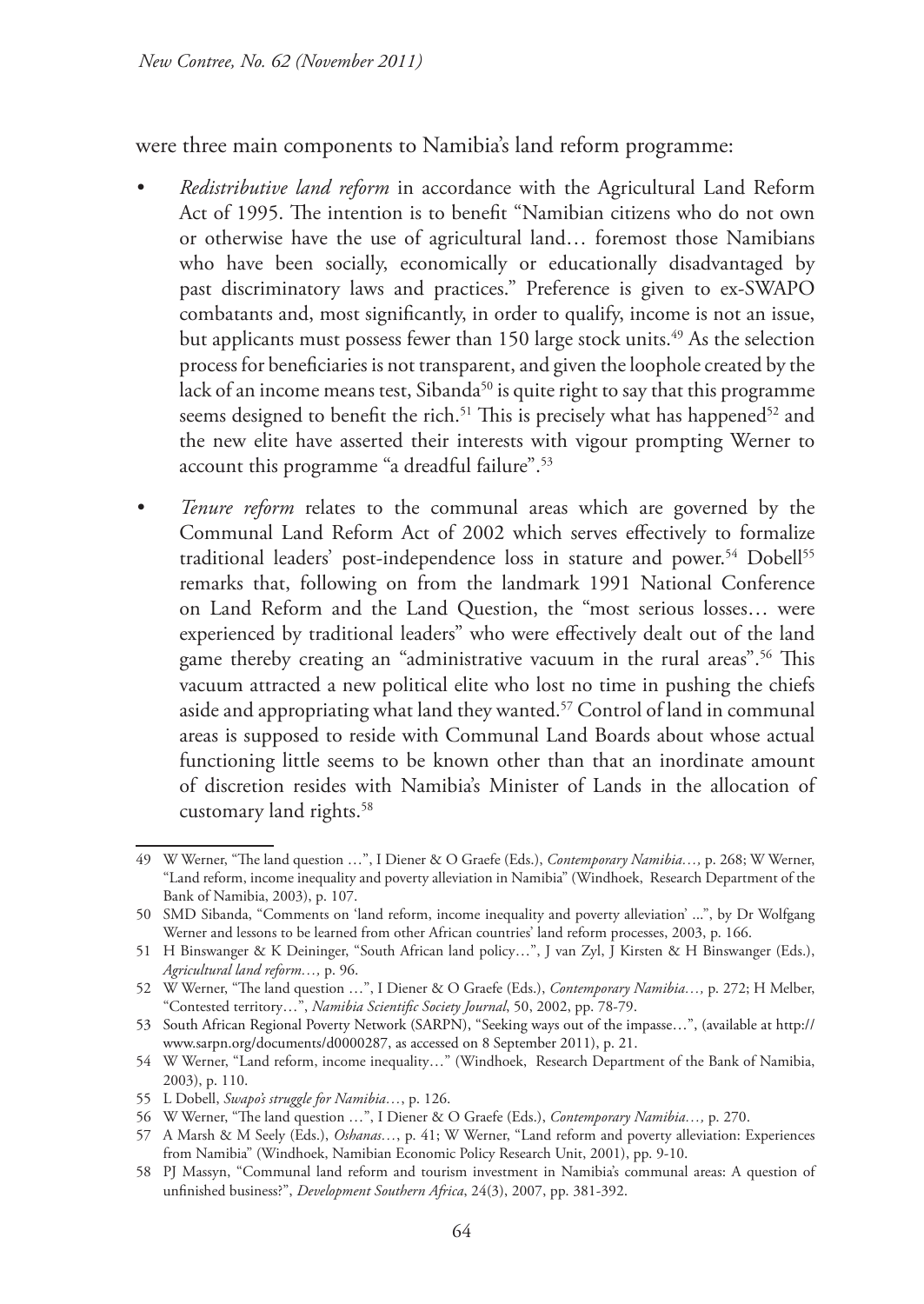*• The Affirmative Action Loan Scheme (AALS)* whereby "well-established and strong communal farmers" are assisted to purchase commercial farms via statesubsidized low-interest loans made by the Namibian Agribank.<sup>59</sup> After 1996 part-time farmers were allowed to participate as well. Werner reports that "four times as much land was acquired by previously disadvantaged Namibians" under this scheme than through the official resettlement process and in 2003 he was optimistic about its prospects notwithstanding a growing backlog of defaulters.<sup>60</sup> Alas, by early 2005 the scheme had degenerated into a fiasco that need not be detailed here save to quote Agribank's Chairman, Hans-Gunther Stier, to the effect that "the term 'sustainability' was ignored" when Agribank gave out its loans.61 *Insight* bills the AALS as "loans that actually make rich blacks poor" and Stier spoke of the imminent "collapse of Namibia's agriculture industry" although with the benefit of hindsight that seems to have been a trifle alarmist.

# *Land reform during the first 15 years of independence*

If there is one thing no one is in disagreement about concerning Namibian land reform it is that its progress until now has been very slow<sup>62</sup> and a figure of about 1% of commercial land being redistributed every year is generally agreed on.<sup>63</sup> There is much more disagreement about why this should be so. The government blames the "willing buyer, willing seller" principle (which it formally abandoned in February  $2004)^{64}$  and the reluctance of farmers to make land available, whereas the farmers blame the government which has a

<sup>59</sup> W Werner, "Land reform, income inequality…" (Windhoek, Research Department of the Bank of Namibia, 2003) pp. 112-113.

<sup>60</sup> South African Regional Poverty Network (SARPN), "Seeking ways out of the impasse…", (available at http:// www.sarpn.org/documents/d0000287 , as accessed on 8 September 2011), p. 21.

<sup>61</sup> Anon., "Stick to your day job!", *Insight*, February 2005, pp. 14-15.

<sup>62</sup> W Werner, "Land reform and poverty alleviation: Experiences from Namibia" (Windhoek, Namibian Economic Policy Research Unit, 2001), p. 1; B Fuller & G Eiseb, "The commercial farm market in Namibia…", p. 2; SMD Sibanda, "Comments on 'land reform, income inequality and poverty alleviation' …", p. 163; SL Harring & W Odendaal, "No resettlement available: An assessment of the expropriation principle and its impact on land reform in Namibia" (Windhoek, Land, Environment and Development [LEAD] Project, 2007).

<sup>63</sup> R Sherbourne, "Rethinking land reform in Namibia: Any room for economics?" *Opinion,* 13 (Windhoek, Institute for Public Policy Research, 2004), p. 1.

<sup>64</sup> Republic of Namibia, "Statement by the right honourable Theo-Ben Guribab, MP, Prime Minister of the Republic of Namibia on the acceleration of land reform in the Republic of Namibia", Windhoek, 25 Feb. 2004; Republic of Namibia, "Ministerial statement by honourable Hifikepunye Pohamba, MP, Minister of Lands, Resettlement and rehabilitation, on expropriation of agricultural land on the 2<sup>nd</sup> March 2004, in the National Assembley". Windhoek, 2004; SL Harring & W Odendaal, "No resettlement available: An assessment of the expropriation principle and its impact on land reform in Namibia" (Windhoek, Land, Environment and Development [LEAD] Project, 2007), p. 2.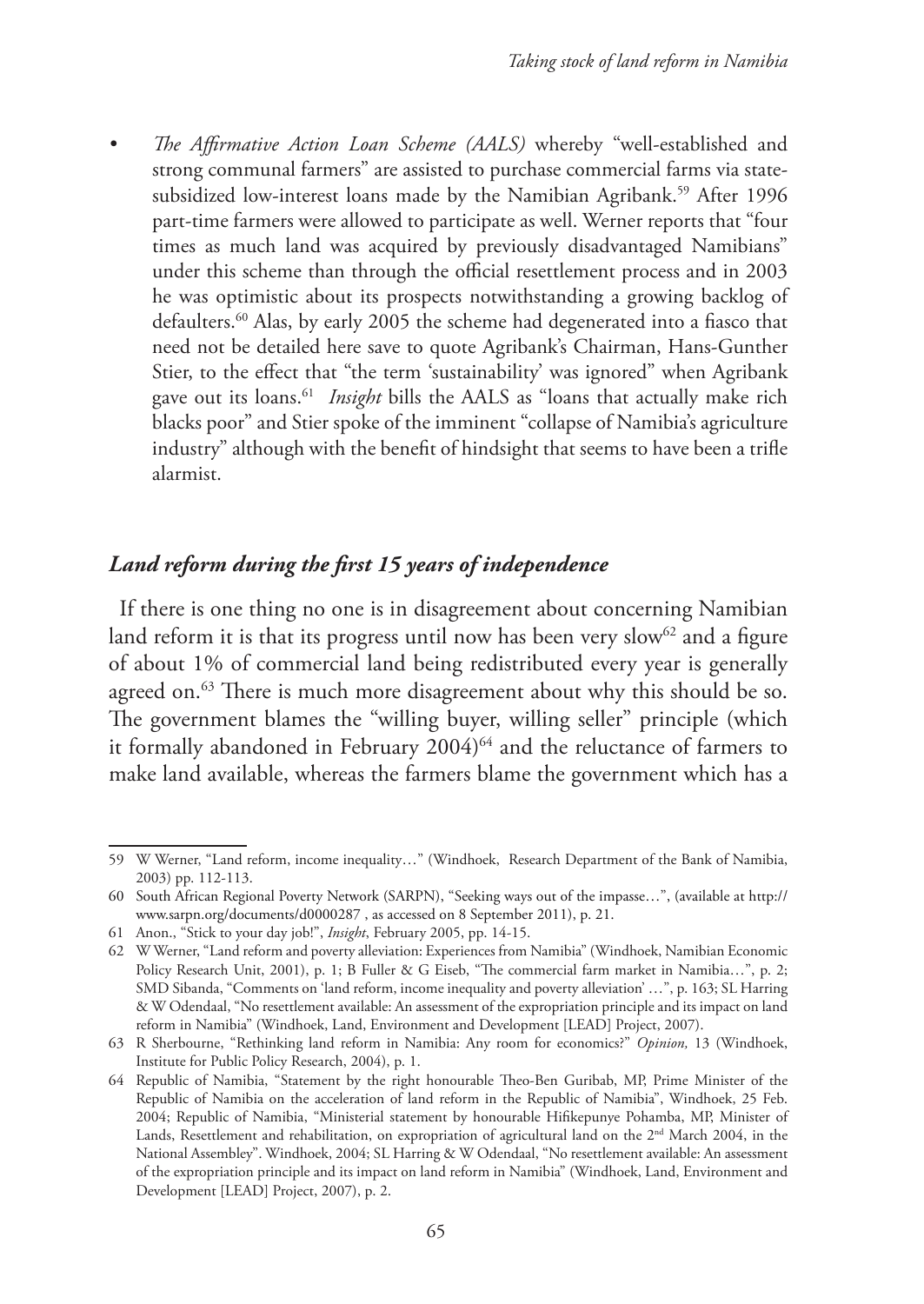statutory "right of first refusal" for all farmland coming on to the market.<sup>65</sup> The farmers say that the government seems little interested in taking advantage of this option. For the 1998/99 financial year the MLRR purchased just 11 of the 248 farms that had been offered to it. In the following financial year it managed to spend just 19% of its miniscule N\$20-million budget for land acquisitions. As Werner bluntly put it, "the Ministry of Lands does not have sufficient capacity to manage the acquisition and allocation of land".<sup>66</sup> Lest one conclude that the State waives its right to buy on the grounds that asking prices are too high, Namibian Agricultural Union president Raimar von Hase pointed out that "government [was] the only major player" in what amounted to a buyers' market.<sup>67</sup> "No land reform occurs without strong government resolve and power" according to Norton and Alwang.<sup>68</sup> In Namibia, which is sometimes governed along capricious "personal" lines,<sup>69</sup> the power is there but the resolve is lacking. The problems go beyond this however.<sup>70</sup>

Monitoring and evaluation (M&E), so critical to any land programme<sup>71</sup> is conspicuous by its absence. Sibanda has posed the question "how the Ministry concerned plans its work in the absence of concrete data and information on the performance of the [land reform] programme" and puts his finger on a few more weaknesses such as the near total lack of "institutional and extension support" and the fact that gender inequalities are "protected within the existing legal system".72 Sibanda is right that these are crucial elements and, he might have added, costly ones too. These issues are revealingly discussed in Kruger's report on the experiences of the Sustainable Animal and Range Development Programme (SARDEP) in the communal areas of Namibia.73 This report serves as a model for the vital insights ongoing M&E can yield.

<sup>65</sup> South African Regional Poverty Network (SARPN), "Seeking ways out of the impasse…", p. 21.

<sup>66</sup> W Werner, "Land reform and poverty alleviation…", p. 10.

<sup>67</sup> Quoted in anon., "Boer ook anderkant jou grensdrade", *Insight*, December 2004, pp. 16-17.

<sup>68</sup> G Norton & J Alwang, *Introduction to economics…,* p. 201.

<sup>69</sup> SL Harring & W Odendaal, "No resettlement available: An assessment of the expropriation principle and its impact on land reform in Namibia" (Windhoek, Land, Environment and Development [LEAD] Project, 2007). p. 8.

<sup>70</sup> SL Harring & W Odendaal, "No resettlement available: An assessment of the expropriation principle and its impact on land reform in Namibia" (Windhoek, Land, Environment and Development [LEAD] Project, 2007), p. 29.

<sup>71</sup> G Norton & J Alwang, *Introduction to economics…,* pp. 200-203; Department of Land Affairs (DLA), "Integrated programme of land redistribution and agricultural development", (Pretoria, DLA, 2000), p. 10; J May, B Roberts, J Govender & P Gayadeen, "Monitoring and evaluating the quality of life of land reform beneficiaries: 1998/1999". Technical report prepared for the South African Department of Land Affairs, 2000.

<sup>72</sup> SMD Sibanda, "Comments on 'Land reform, income inequality and poverty alleviation' …", by Dr Wolfgang Werner and lessons to be learned from other African countries' land reform processes, 2003, p. 139, 151, 160.

<sup>73</sup> AS Kruger (Ed.), *Coping in a fragile environment: The SARDEP experience* (Windhoek, Ministry of Agriculture, Water and Rural Development, 2001).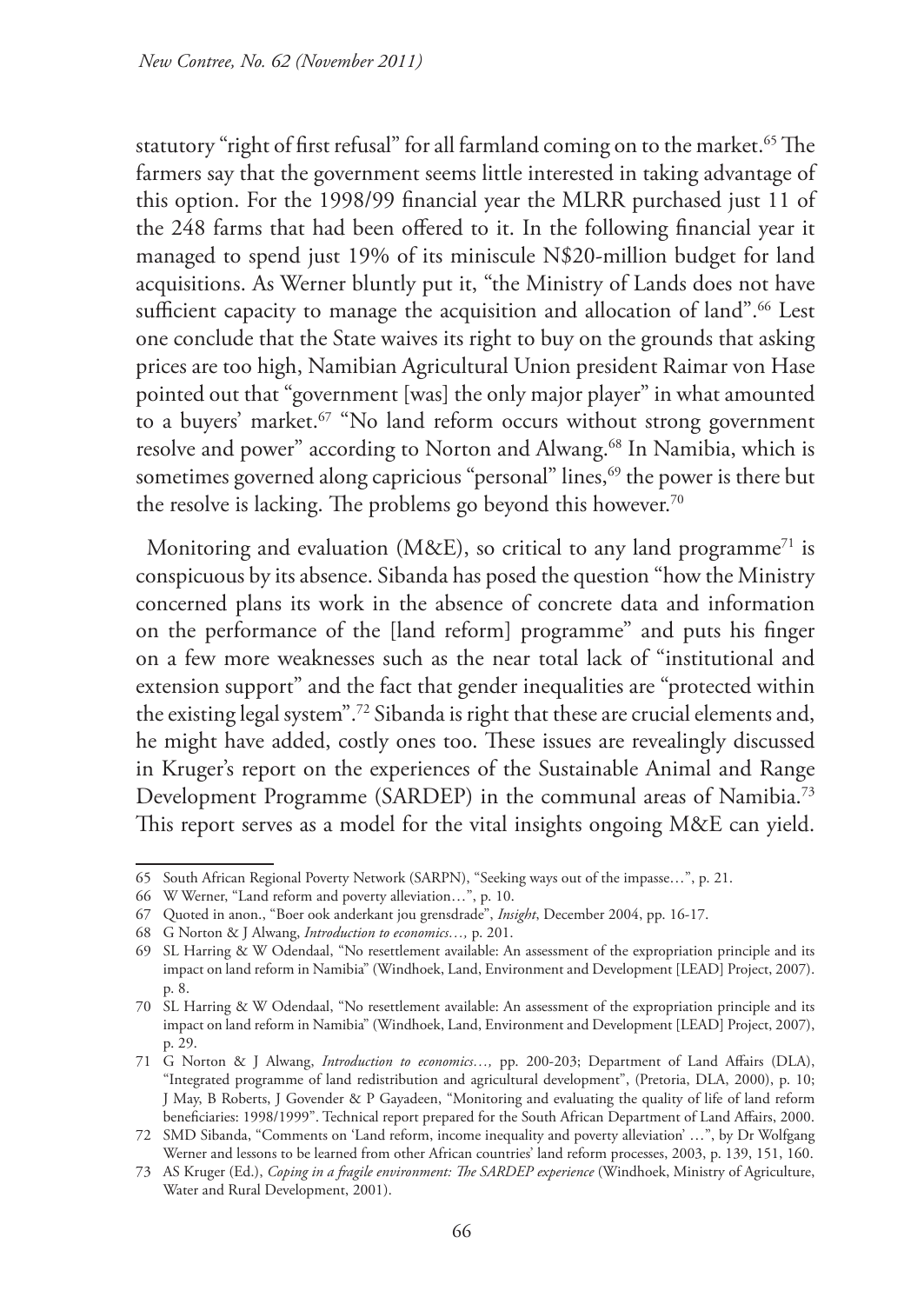For example SARDEP personnel found that:<sup>74</sup>

… no sustainable animal and rangeland practices could be developed, unless rural communities had the capacity and skills to identify and solve problems of a technical nature.

and that infrastructural and institutional deficiencies "circumscribed the possibilities of women to engage in income generating activities" in the communal areas.75

### **Economic effects of Namibian policy**

The SWAPO government has, notwithstanding its rhetoric, never been other than ambivalent towards land reform.76 The government sees it as being essentially an Herero concern. As the Herero did not participate in the armed struggle there is a strong feeling that they do not deserve any real support for their land grievances.<sup>77</sup> The Namibian government almost completely ignored the resolutions it had enthusiastically supported at the historic 1991 Land Conference.78 This absence of political will is reflected in the miniscule allocation to land acquisition – after a 250% increase in the 2003/4 budget allocation the amount budgeted for (N\$50-million) was still less than 0.4% of overall expenditure.79 Contrast this with the N\$468-million awarded for the "Founding President" Sam Nujoma's palace<sup>80</sup> and one must wonder where the State's priorities lie. The job of building the palace was given to a North Korean company without any tender process having been followed, and the over 40 ha. needed for the palace was seized from the Windhoek municipality

<sup>74</sup> W Werner, "An assessment of SARDEP's achievements and challenges: 1991-1997", AS Kruger (Ed.), *Coping in a fragile environment: The SARDEP experience* (Windhoek, Ministry of Agriculture, Water and Rural Development, 2001), p. 136.

<sup>75</sup> W Werner, "An assessment of SARDEP's achievements…", AS Kruger (Ed.), *Coping in a fragile environment…*, p. 133.

<sup>76</sup> W Werner, "Land reform in Namibia…", pp. 15-16; L Dobell, *Swapo's struggle for Namibia…*, p. 124; W Werner, "Land reform and poverty alleviation…" (Windhoek, Namibian Economic Policy Research Unit, 2001) p. 9; W Werner, "The land question …", I Diener & O Graefe (Eds.), *Contemporary Namibia…,* p. 259; H Melber, "Contested territory…", *Namibia Scientific Society Journal*, 50, 2002.

<sup>77</sup> W Werner, "Land reform in Namibia…" (Windhoek, Namibian Economic Policy Research Unit, 1997) , pp. 9-10.

<sup>78</sup> W Werner, "The land question …", I Diener & O Graefe (Eds.), *Contemporary Namibia…,* p. 267; H Melber, "Contested territory…", *Namibia Scientific Society Journal*, 50, 2002, p. 79n6.

<sup>79</sup> W Werner, "Land reform, income inequality…" (Windhoek, Research Department of the Bank of Namibia, 2003) p. 115.

<sup>80</sup> Anon., "Nujoma builds for fourth term", 3 October 2003 (available at http://business.highbeam.com/3548/ article-1G1-108475033/nujoma-builds-fourth-term, as accessed on 13 Septemeber 2011).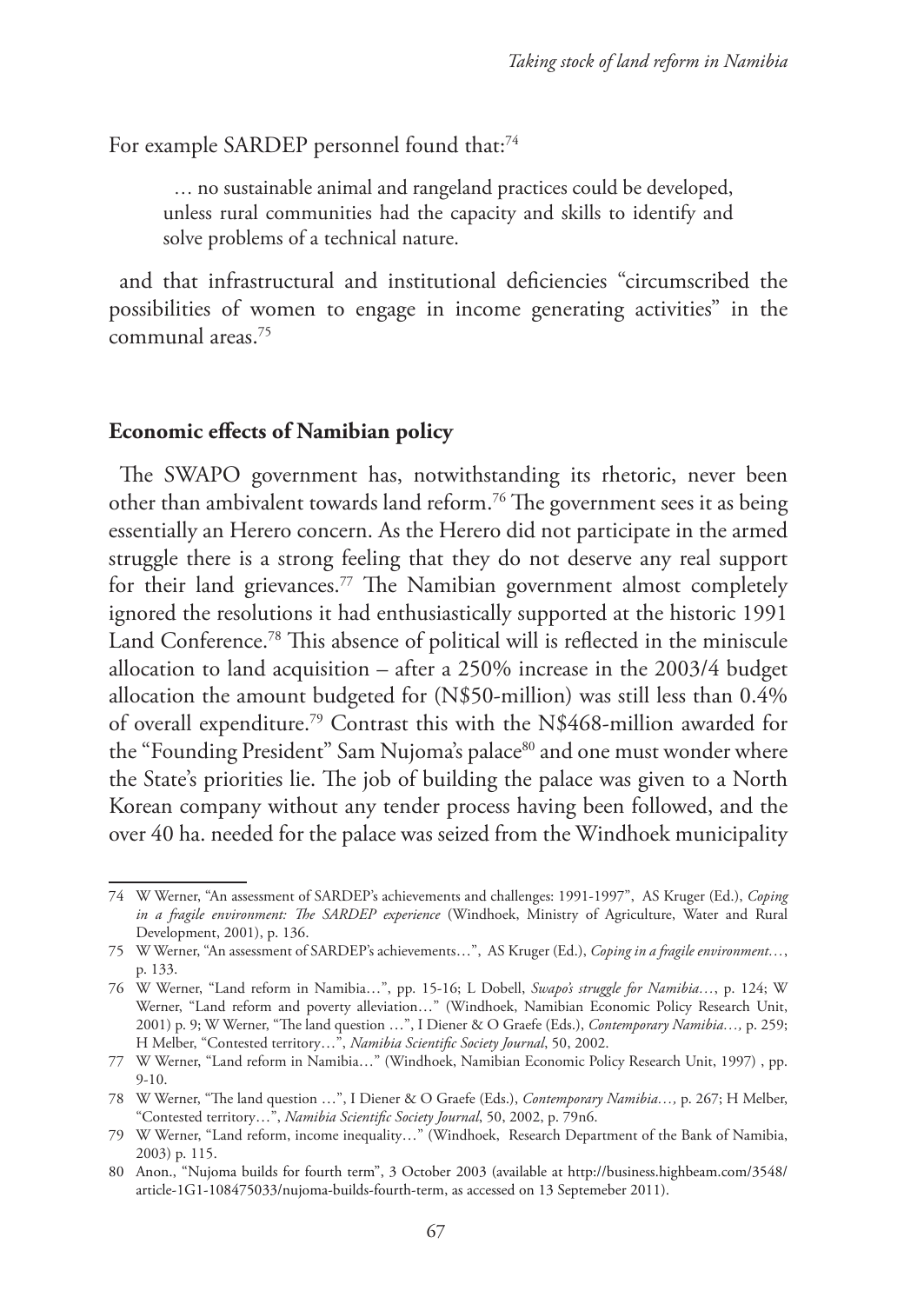without any consultation. This was not vacant land either, and 50 properties in all were arbitrarily expropriated to make way for Nujoma's palace.

Werner calculated that in 1995 it was costing the government N\$195 000 to settle a single household on the minimum viable unit of 1500ha.<sup>81</sup> And this was, more often than not, at the expense of the resident farm workers who would be unceremoniously ejected from the land $82-$  something for which the Namibian government was directly responsible but which it tried to blame on the commercial farming sector.<sup>83</sup> Namibia was in effect "solving" one problem by creating an even bigger one.

Land reform as a means with which to alleviate poverty does not feature at all in Namibia's flagship development policy documents<sup>84</sup> and, given the impoverishing outcomes of what little land reform has taken place to date, perhaps that is as it should be. An unanticipated outcome of the elites' early 1990s land grab $85$  is that they have had a decade now in which to learn that farming in Namibia is no shortcut to riches – quite the opposite in fact. The UNDP revealed as much in 1998 when it expressed surprise over how unprofitable the commercial farming sector in Namibia was<sup>86</sup> notwithstanding its reported efficiency.87

### **The future of Namibia's land reform programme**

Land reform in Namibia is something of an enigma – a paper tiger, and "the potential of redistributive land reform to reduce poverty significantly is severely limited".<sup>88</sup> As Melber points out, SWAPO ex-combatants have "always demanded wage employment (preferably in the public sector) and/ or financial compensation from the state, but never access to land." This,

<sup>81</sup> W Werner, "Land reform in Namibia …", (Windhoek, Namibian Economic Policy Research Unit, 1997) p. 14.

<sup>82</sup> W Werner, "Land reform and poverty alleviation in Namibia" (Windhoek, Research Department of the Bank of Namibia, 2003), p. 8; SL Harring & W Odendaal, "'No resettlement available'…", pp. 4-8.

<sup>83</sup> Republic of Namibia, "Statement by the right honourable Theo-Ben Guribab…", ca. 1996.

<sup>84</sup> W Werner, "Land reform, income inequality…", (Windhoek, Research Department of the Bank of Namibia, 2003) pp. 104-105.

<sup>85</sup> This is ongoing, SL Harring & W Odendaal, "No resettlement available: An assessment of the expropriation principle and its impact on land reform in Namibia" (Windhoek, Land, Environment and Development [LEAD] Project, 2007), p. 5.

<sup>86</sup> H Melber, "Contested territory…", *Namibia Scientific Society Journal*, 50, 2002, p. 83n19.

<sup>87</sup> AS Kruger (Ed.), *Coping in a fragile environment…*, p. xviii.

<sup>88</sup> W Werner, "Land reform and poverty alleviation in Namibia" (Windhoek, Research Department of the Bank of Namibia, 2003), p. 8.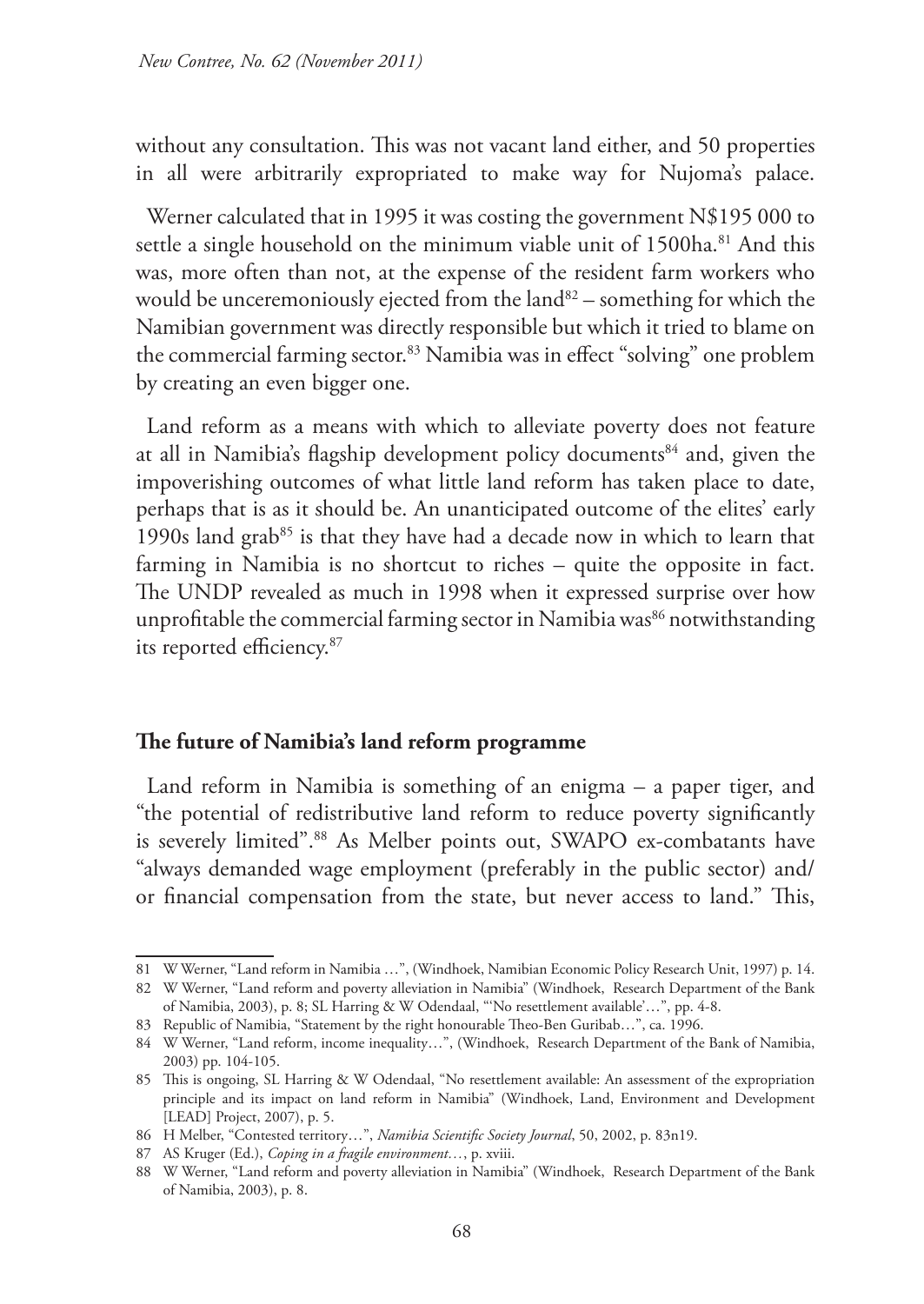Melber adds, is "in marked contrast to the Zimbabwean" situation.<sup>89</sup> Those who, like Sibanda,<sup>90</sup> discern a potentially explosive "tinderbox situation" in Namibia are surely mistaken. There is unlikely to be any tinderbox situation surrounding land while SWAPO is in power. Land reform's main utility to the state is as "a social factor to be easily activated by those competing for political power and seeking popular support".91 It is a card which SWAPO finds it expedient to play from time to time, and which it dare not let pass lest the political opposition seize the initiative and play it to their own political advantage.

Although this brief survey has been disparaging of Namibia's land reform programme this criticism should not be generalised to the country as a whole. Namibia is a country of quite literally 'blue sky' potential. The tarred roads are well maintained; the gravel roads put South Africa's to shame; and the main urban centres are generally neat, orderly and properly managed. Thousands of well-catered-for foreign tourists attest to Namibia's being a mecca for European holiday-makers. In 2005 the country had an excellent Ministry of Environment and Tourism which had contributed towards a number of superbly well-researched and presented publications. .

Should Namibia continue to pay lip-service to land reform, with its snailpaced programme of implementation, no real economic harm is likely to occur. There is always the example of Zimbabwe to focus the mind and inject sobriety into the land reform discourse. The rural Owambo are reputed to have a natural genius for trade,<sup>92</sup> and are said to be agriculturalists by dint of necessity and not by choice. Whatever the case, the challenge is to encourage them to put their accumulated wealth into banks, and not into cows and goats, so that the communal lands can be saved from devastation (even Odendaal, almost 50 years ago, expressed "alarm" about the extent of the denudation taking place).93 The rural peasantry should move away from the poverty-trap of subsistence agricultural livelihoods into exploiting the insatiable demand from tourists for their crafts, and the attractions their environment has to offer. As already mentioned, this is the *de facto* state of play in Kavango and this process of economic diversification represents the rural peasantry's best

<sup>89</sup> H Melber, "Contested territory…", *Namibia Scientific Society Journal*, 50, 2002, pp. 81-82.

<sup>90</sup> SMD Sibanda, " Comments on 'Land reform, income inequality and poverty alleviation' …", by Dr Wolfgang Werner and lessons to be learned from other African countries' land reform processes, 2003, p. 164.

<sup>91</sup> H Melber, "Contested territory…", *Namibia Scientific Society Journal*, 50, 2002, p. 82.

<sup>92</sup> A Marsh & M Seely (Eds.), *Oshanas…*, p. 21; JS Malan, *Peoples of Namibia* **…,** pp. 27-28.

<sup>93</sup> Republic of South Africa, (RSA) "Report of the commission of enquiry into South West African affairs 1962- 1963", 'Odendaal report', (Pretoria, Government Printer, 1964), p. 291.